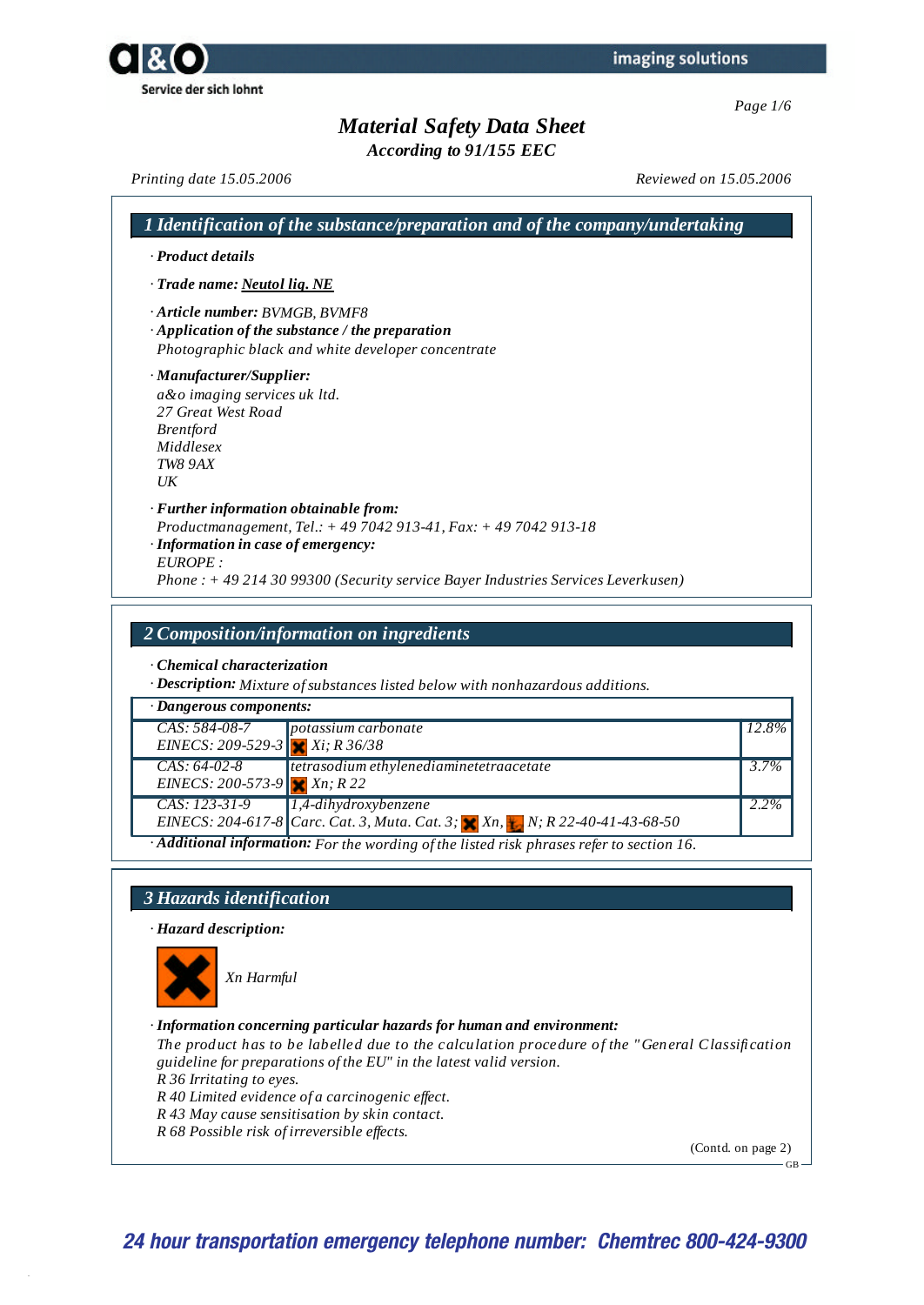

*Page 2/6*

## *Material Safety Data Sheet*

*According to 91/155 EEC*

*Printing date 15.05.2006 Reviewed on 15.05.2006*

(Contd. of page 1)

### *Trade name: Neutol liq. NE*

### *· Classification system:*

*The classification is according to the latest editions of the EU-lists, and extended by company and literature data.*

## *4 First aid measures*

*· After inhalation:*

*Supply fresh air and to be sure call for a doctor.*

- *In case of unconsciousness place patient stably in side position for transportation.*
- *· After skin contact: Immediately wash with water and soap and rinse thoroughly.*
- *· After eye contact:*
- *Rinse opened eye for several minutes under running water. Ifsymptoms persist, consult a doctor.*
- *· After swallowing: Ifsymptoms persist consult doctor.*

## *5 Fire-fighting measures*

*· Suitable extinguishing agents:*

*CO2, powder or water spray. Fight larger fires with water spray or alcohol resistant foam.*

*· Protective equipment: No special measures required.*

### *6 Accidental release measures*

*· Person-related safety precautions: Not required.*

*· Measures for environmental protection:*

*Dilute with plenty of water.*

*Do not allow to enter sewers/ surface or ground water.*

*· Measures for cleaning/collecting:*

*Absorb with liquid-binding material (sand, diatomite, acid binders, universal binders, sawdust). Dispose contaminated material as waste according to item 13.*

## *7 Handling and storage*

- *· Handling:*
- *· Information for safe handling: No special measures required.*
- *· Information about fire - and explosion protection: No special measures required.*
- *· Storage:*
- *· Requirements to be met by storerooms and receptacles: No special requirements.*
- *· Information about storage in one common storage facility: Not required.*
- *· Further information about storage conditions: Keep container tightly sealed.*

### *8 Exposure controls/personal protection*

*· Additional information about design of technical facilities: No further data; see item 7.*

(Contd. on page 3)

GB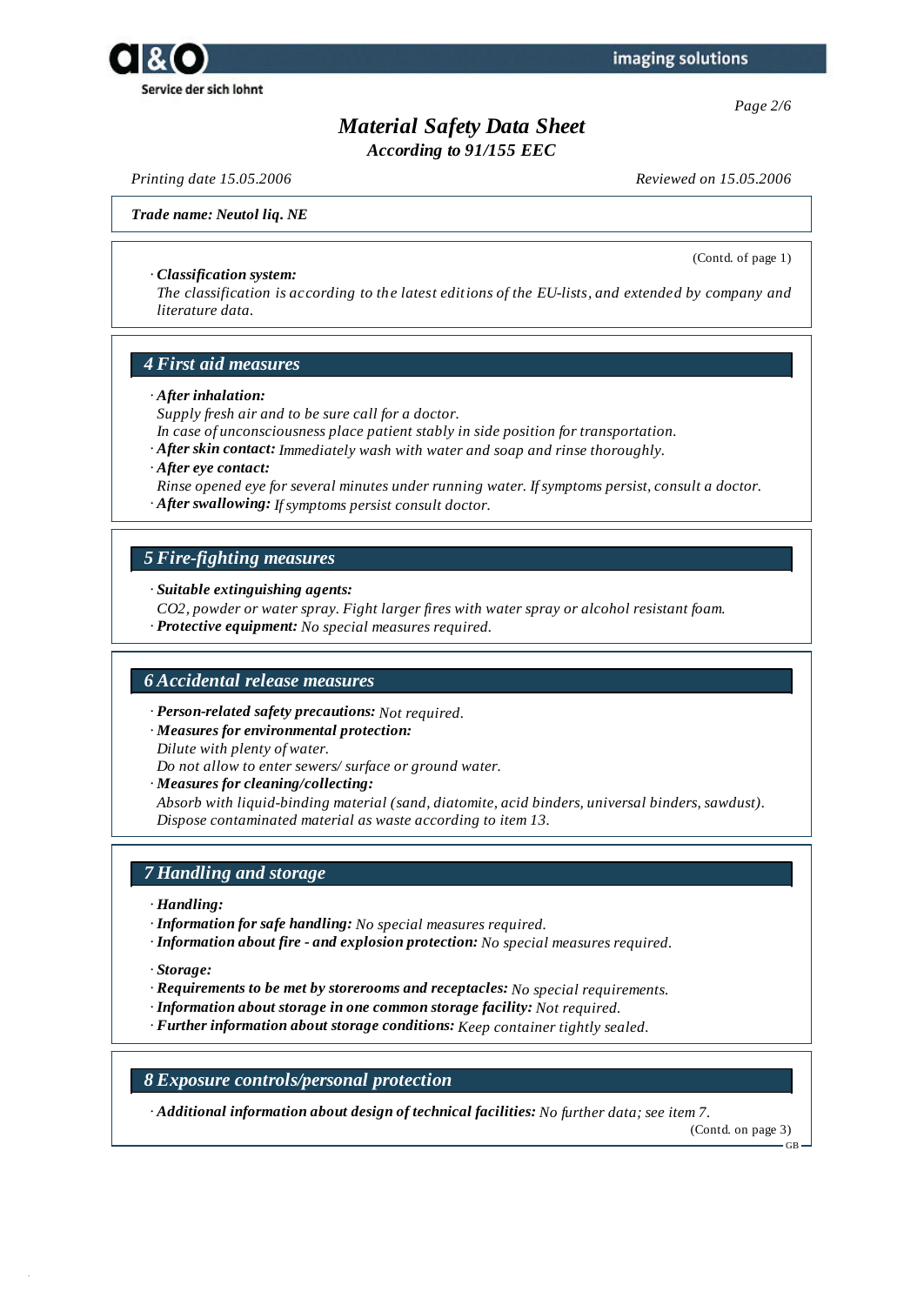



GB

# *Material Safety Data Sheet*

*According to 91/155 EEC*

*Printing date 15.05.2006 Reviewed on 15.05.2006*

*Trade name: Neutol liq. NE*

(Contd. of page 2) *· Ingredients with limit values that require monitoring at the workplace: 123-31-9 1,4-dihydroxybenzene WEL Long-term value: 0.5 mg/m³ · Additional information: The lists valid during the making were used as basis. · Personal protective equipment: · General protective and hygienic measures: Keep away from foodstufs, beverages and feed. Immediately remove all soiled and contaminated clothing Wash hands before breaks and at the end of work. Avoid contact with the eyes. Avoid contact with the eyes and skin. · Respiratory protection: Not required. · Protection of hands: Protective gloves The glove material has to be impermeable and resistant to the product/ the substance/ the preparation. Due to missing tests no recommendation to the glove material can be given for the product/ the preparation/ the chemical mixture. Selection of the glove material on consideration of the penetration times, rates of dif usion and the degradation · Material of gloves* The selection of the suitable gloves does not only depend on the material, but also on further marks *of quality and varies from manufacturer to manufacturer. As the product is a preparation of several substances, the resistance of the glove material can not be calculated in advance and has therefore to be checked prior to the application. · Penetration time of glove material The exact break trough time has to be found out by the manufacturer of the protective gloves and has to be observed. · Eye protection: Tightly sealed goggles 9 Physical and chemical properties*

*· General Information Form: Fluid Colour: According to product specification Odour: Characteristic · Change in condition Melting point/Melting range: Undetermined. Boiling point/Boiling range: 100°C* (Contd. on page 4)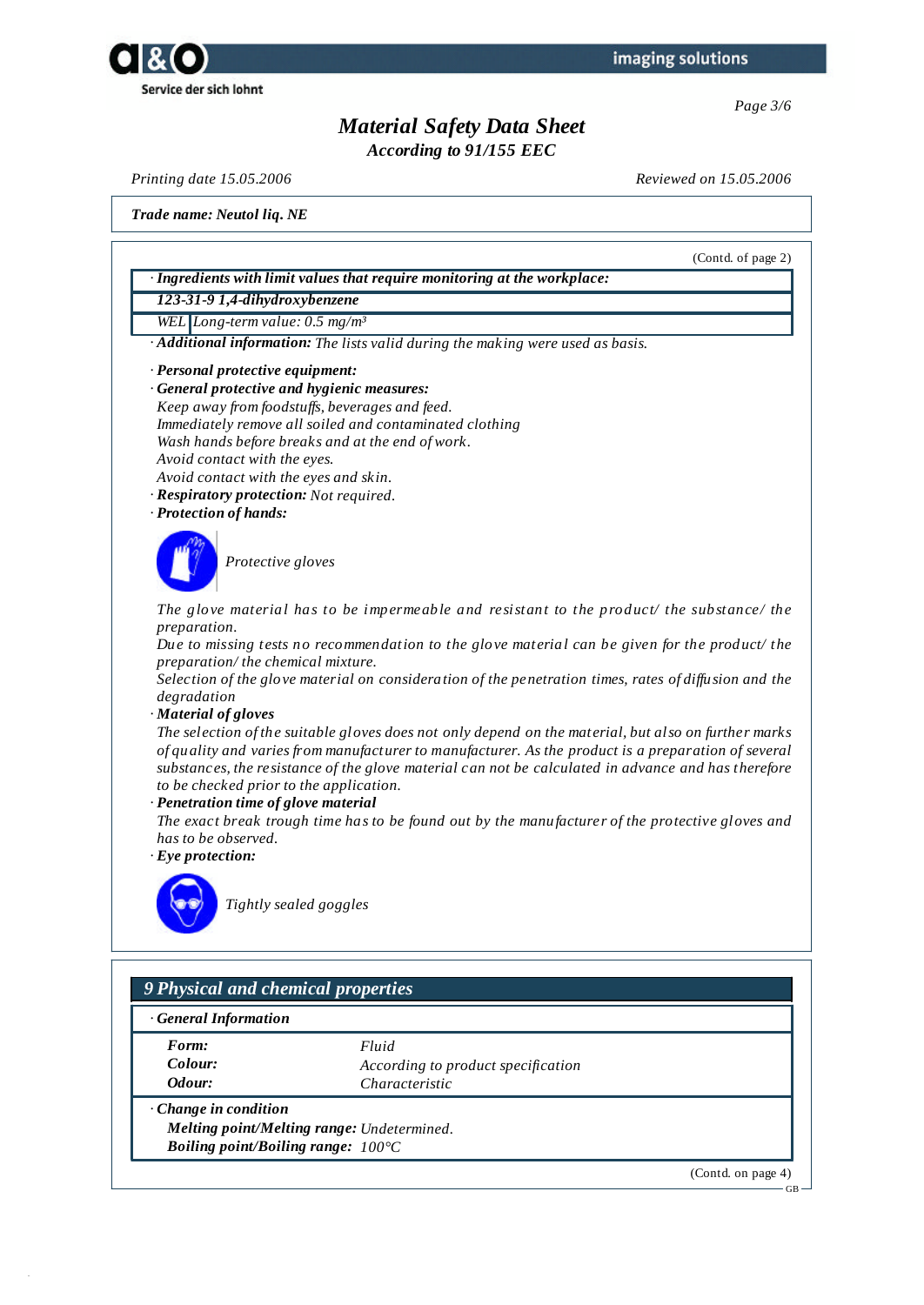



## *Material Safety Data Sheet*

*According to 91/155 EEC*

*Printing date 15.05.2006 Reviewed on 15.05.2006*

*Trade name: Neutol liq. NE*

|                                                    | (Contd. of page 3)                            |  |
|----------------------------------------------------|-----------------------------------------------|--|
| · Flash point:                                     | Not applicable.                               |  |
| $·$ <i>Self-igniting</i> :                         | Product is not selfigniting.                  |  |
| · Danger of explosion:                             | Product does not present an explosion hazard. |  |
| $\cdot$ Vapour pressure at 20 $\cdot$ C:           | $23$ hPa                                      |  |
| $\cdot$ Density at 20 $\degree$ C:                 | $1.375$ g/cm <sup>3</sup>                     |  |
| · Solubility in / Miscibility with<br>water:       | Fully miscible.                               |  |
| $\cdot$ pH-value at 20 $\textdegree$ C:            | 11.7                                          |  |
| $\cdot$ Viscosity:<br>Kinematic at $20^{\circ}$ C: | 11 s (DIN 53211/4)                            |  |
| · Solvent content:<br>Organic solvents:<br>Water:  | $0.0\%$<br>60.4%                              |  |
| · Solids content:                                  | 39.6 %                                        |  |

## *10 Stability and reactivity*

*· Thermal decomposition / conditions to be avoided:*

*No decomposition if used according to specifications.*

*· Dangerous reactions No dangerous reactions known.*

*· Dangerous decomposition products: No dangerous decomposition products known.*

## *11 Toxicological information*

*· Acute toxicity:*

*· LD/LC50 values relevant for classification:*

*123-31-9 1,4-dihydroxybenzene*

*Oral LD50 320 mg/kg (rat)*

*· Primary irritant effect:*

*· on the skin: No irritant ef ect.*

*· on the eye: Irritating ef ect.*

*· Sensitization: Sensitization possible through skin contact.*

*· Additional toxicological information:*

*The product shows the following dangers according to the calculation method of the General EU Classification Guidelines for Preparations as issued in the latest version: Irritant*

## *12 Ecological information*

*· General notes:*

*Water hazard class 2 (German Regulation) (Self-assessment): hazardous for water Do not allow product to reach ground water, water course or sewage system.*

(Contd. on page 5)

GB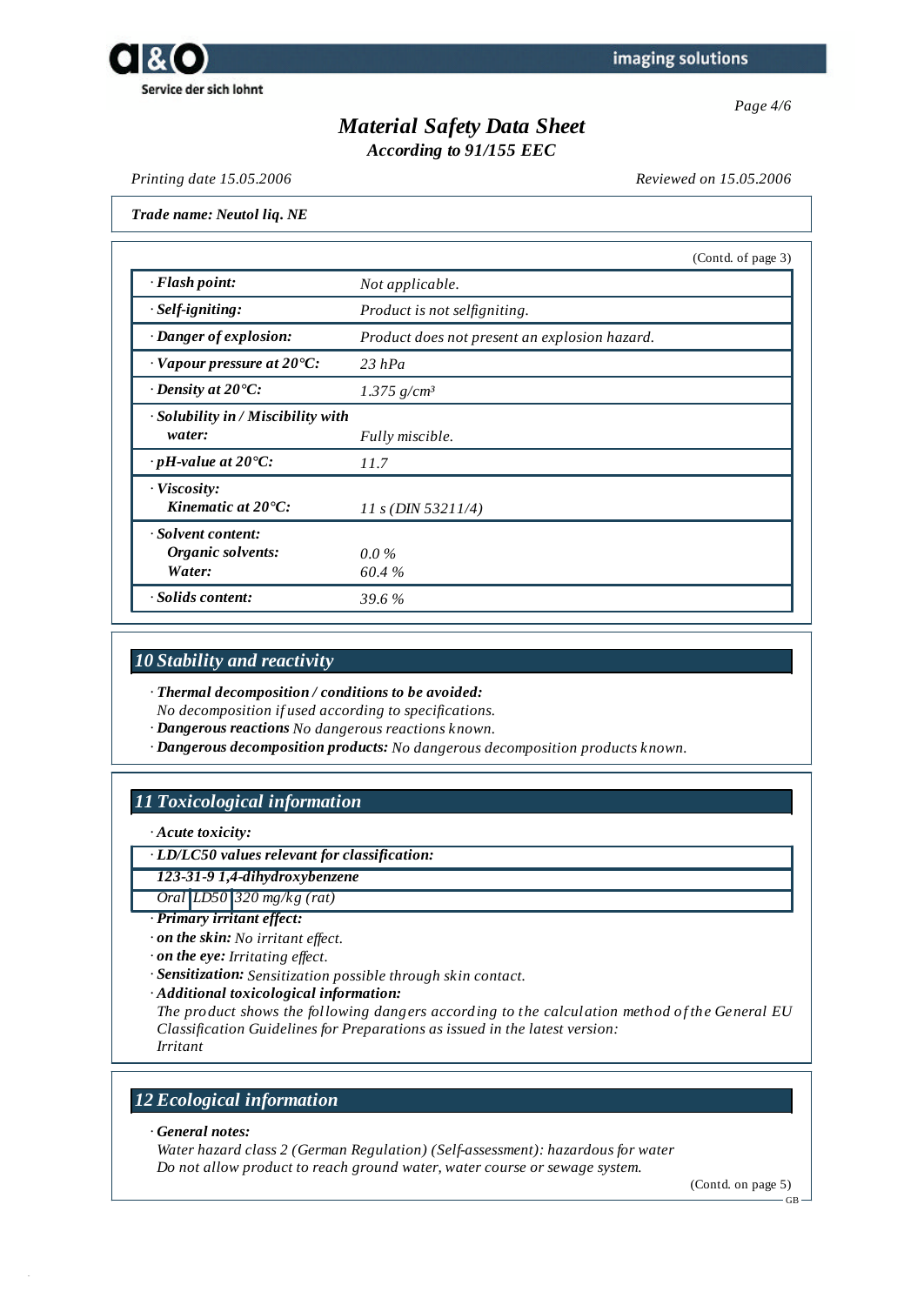

*Page 5/6*

# *Material Safety Data Sheet*

*According to 91/155 EEC*

*Printing date 15.05.2006 Reviewed on 15.05.2006*

### *Trade name: Neutol liq. NE*

(Contd. of page 4)

*Danger to drinking water if even small quantities leak into the ground. Rinse of of bigger amounts into drains or the aquatic environment may lead to increased pH-values. A high pH-value harms aquatic organisms. In the dilution of the use-level the pH-value is considerably reduced, so that after the use of the product the aqueous waste, emptied into drains, is only low water-dangerous.*

## *13 Disposal considerations*

#### *· Product:*

*· Recommendation*

*Must not be disposed together with household garbage. Do not allow product to reach sewage system.*

*· Uncleaned packaging:*

- *· Recommendation: Disposal must be made according to of icial regulations.*
- *· Recommended cleansing agents: Water, if necessary together with cleansing agents.*

### *14 Transport information*

*· Land transport ADR/RID (cross-border)*



*· ADR/RID class: 8 (C5) Corrosive substances.*

- *· Danger code (Kemler): 80*
- *· UN-Number: 1719*
- *· Packaging group: III*
- *· Hazard label: 8*

*· Description of goods: 1719 CAUSTIC ALKALI LIQUID, N.O.S. (potassium carbonate solution)*

- *· Maritime transport IMDG:*
- *· IMDG Class: -*
- *· UN Number: 1719*
- *· Marine pollutant: No*

*· Proper shipping name: CAUSTIC ALKALI LIQUID, N.O.S. (potassium carbonate solution)*

- *· Air transport ICAO-TI and IATA-DGR:*
- *· ICAO/IATA Class: -*

*· UN/ID Number: 1719*

*· Proper shipping name: CAUSTIC ALKALI LIQUID, N.O.S. (potassium carbonate solution)*

## *15 Regulatory information*

### *· Labelling according to EU guidelines:*

*The product has been classified and marked in accordance with EU Directives / Ordinance on Hazardous Materials.*

(Contd. on page 6)

GB